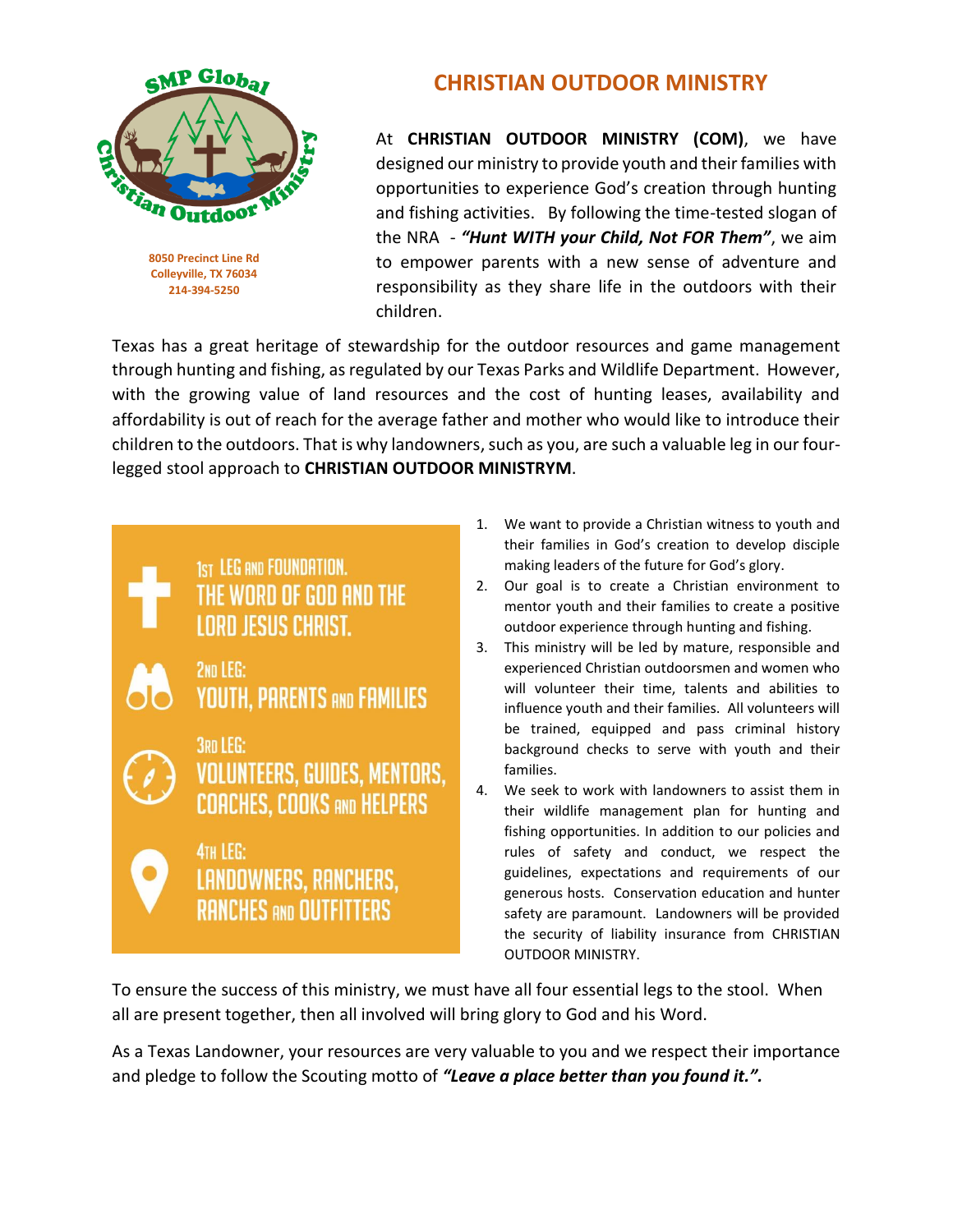## Page 2

As you consider the opportunity to host an outdoor event with Christian Outdoor Ministry please consider the following information regarding our program:

- Youth will be between the ages of 9 and 17 years of age.
- All youth (or parent) should have completed a TPWD Hunter Education course.
- All youth will have a valid Texas Hunting License with appropriate tags.
- All youth will be accompanied by a parent or adult guardian.
- During the hunting periods, we will ensure youth are accompanied by a skilled guide, if their parents lack hunter experience, or request the assistance of a skilled guide.
- The number of youth/parents/volunteers involved is determined by the capacity of facilities and the availability of hunting blinds over feeders. This is our preferred method of hunting unfamiliar property and to ensure as humane and ethical a harvest as possible.
- Although we prefer to arrive Friday evening and hunt Saturday morning/afternoon and Sunday morning, the Landowner has total control of the hunting opportunities.
- Additionally, the Landowner dictates the type of game to be harvested and the quantity of each to be harvested.
- We begin every hunt on Friday afternoon/evening with introductions of all involved in the weekend activities, along with strict review of safety procedures, COM rules and regulations; plus, Landowner rules and regulations.
- COM desires to involve Game Wardens and Wildlife Biologists in our events for educational purposes, as allowed by the Landowner.
- All youth will provide proof of marksmanship ability before being allowed to hunt.
- Marksmanship will be reinforced during the day on Saturday.
- Saturday will also include additional educational programs and we would appreciate any programs the property is directly involved in.
- During the weekend, youth will be responsible for their firearms and their accompanying adults responsible for their ammunition. Only one round will be allowed to be loaded at one time and only when a shoot is agreed to by the youth and their adult guide.
- We desire to hunt most all available, legal game, including rabbits, squirrels, game birds, hogs, varmints, deer, exotics, etc. Antlerless and management game hunts are welcome and are typically the norm.
- All game will be processed for transport home in an ice chest. For large game, that means skinned and quartered with backstraps and tenderloins removed.
- We prohibit alcohol consumption by all participants and tobacco use is discouraged with proper extinguishing required if used. We will adhere to your smoking policy.
- All participants are subject to removal from the hunt if unsafe, unethical or dangerous behavior is observed.
- We wish to conduct all scheduled outdoor activities, but reserve the right to cancel if unsafe weather conditions are predicted or experienced.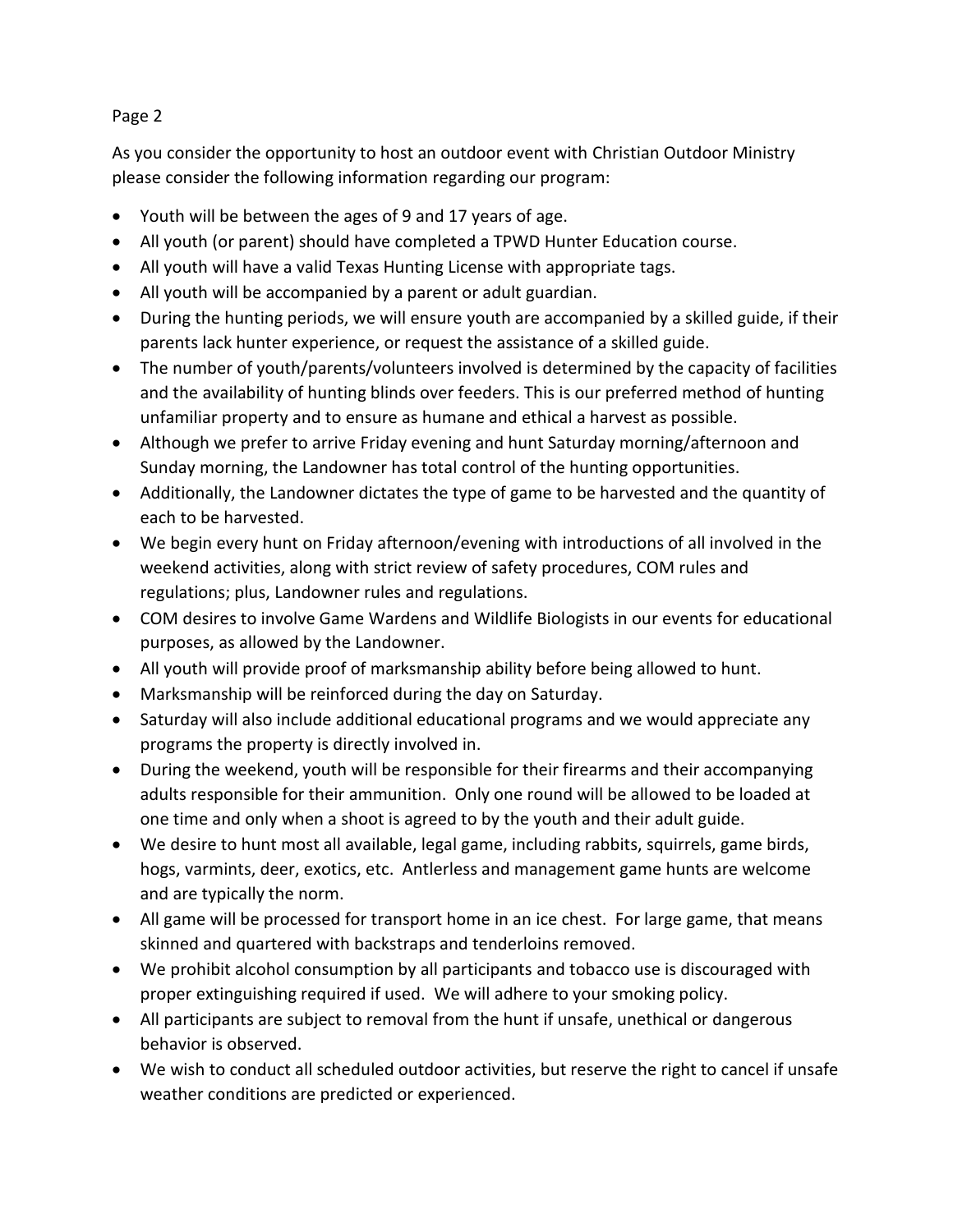- If indoor lodging and indoor showers are available, we will require all participants to bring their own sleeping bags, pillows and towels to avoid any housekeeping burden.
- As the Host of the hunt, it is your decision as to how involved you choose to be; from merely providing access to your ranch and facilities, to serving as transportation provider and guide for a youth/adult pair. We find the more involved you are the more rewarding the experience.
- With that being said, we will do our best to reduce the work and stress on you and your staff.
- It is our desire to create the most memorable of outdoor experiences for all involved.
- Saturday night after dinner, if a Burn Ban is not in place, we desire to conduct our Campfire Activity and encourage your attendance.
- As previously stated, we will leave your facilities better than we found them.

Thank you again for your consideration of our request to utilize your facilities to host one of our Christian Outdoor Ministry events. It is truly a blessing to bring our ministry to your corner of our great state of Texas to share the rich tradition of conservation and stewardship, with an opportunity to share the Good News of the Gospel of Jesus Christ.

Sincerely,

Dr. Danny Souder President CHRISTIAN OUTDOOR MINISTRY 214-394-5250

## Page 3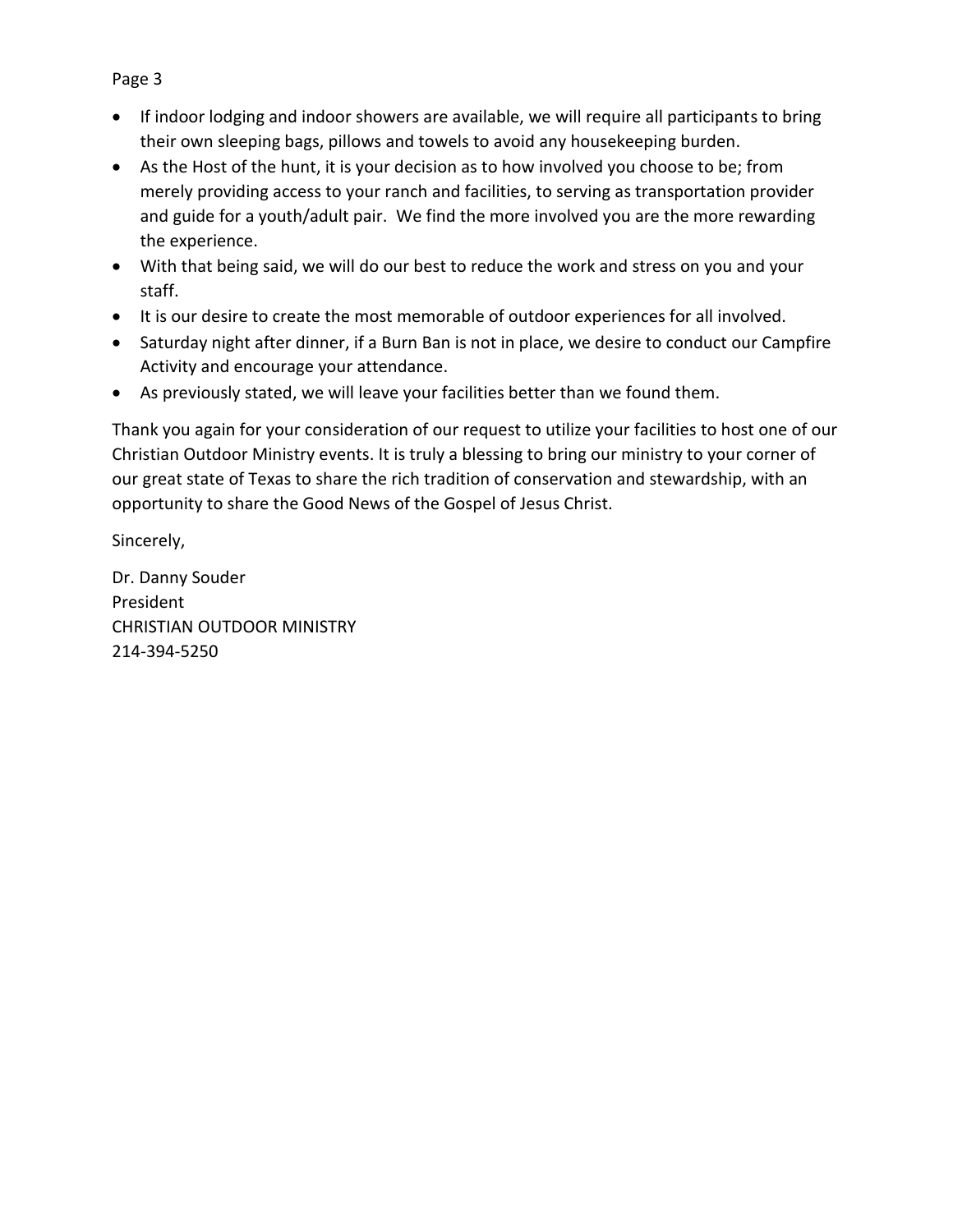

## **Landowner Activity Agreement**

**8050 Precinct Line Rd Colleyville, TX 76034 214-394-5250**

This agreement is made and entered into, by and between

("Landowner"), and Christian Outdoor Ministry— a non-profit program ("Program").

WHEREAS Landowner and Program have mutual goals of introducing youngsters to the outdoors, furthering the objectives of ethical hunter and angling education by providing affordable, hands-on experiences, and providing families the opportunities and privileges associated with fair chase hunting, while experiencing the wonders of our Creator.

NOW, THEREFORE, in consideration of the performance of the following conditions, Landowner hereby grants to Program the right to use the premises to conduct youth outdoor recreation programs, including sponsorship of supervised hunting and/or fishing. This grant is subject to the following conditions, which are expressly agreed to by Program and Landowner.

- 1. Landowner agrees to provide a Program-sponsored activity, which will be completed by a duly recognized and authorized Program Guide, based on Landowner guidance and instructions.
- 2. Landowner will allow representatives of the Program to enter onto the property to plan improve and otherwise make provisions for use under the terms of this Agreement, as long as Landowner is notified and gives consent.
- 3. It is expressly understood by Landowner and the Program that the activities agreed to are bound by the laws of the State of Texas and Texas Parks and Wildlife regulations, and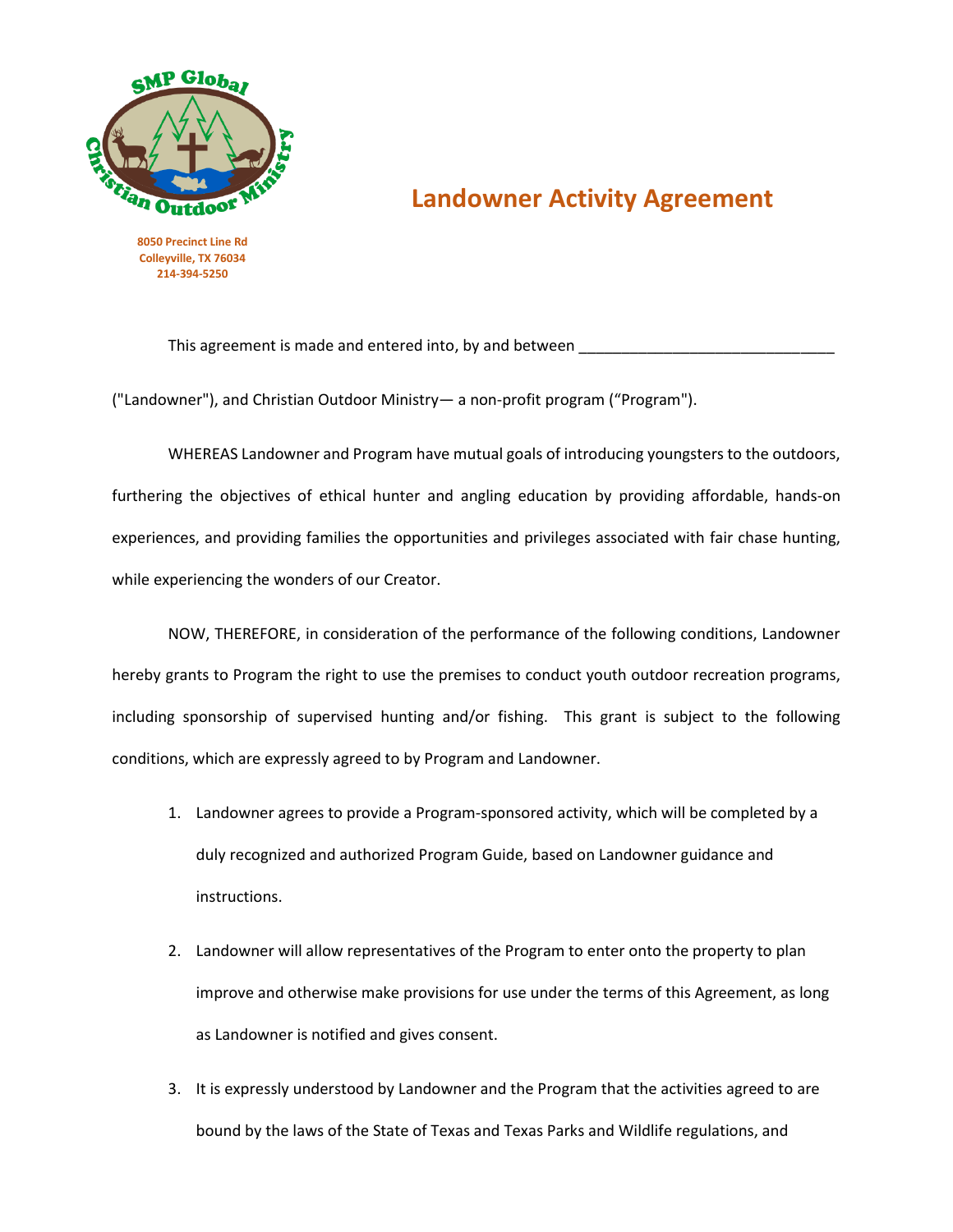violations of these laws must be brought to the immediate attention of Landowner and the Program for review and action.

- 4. The Program will make no alterations to buildings nor construct any improvements without first having obtained the consent of the Landowner. The Program will not carry away from the premises any wood, plants, rocks, or other material. The program will promptly report to Landowner any unauthorized use of the premises.
- 5. The Program agrees to indemnify and hold Landowner, its agents, employees, and representatives harmless against any claims of any character of all persons whomsoever which result directly or indirectly from the activities described in the youth hunt announcement. All participants involved in Program activities must sign a waiver and agree to indemnify and hold The Program and Landowner, their agents, employees, and representatives harmless against any claims of any character of all persons whomsoever which result directly or indirectly from Program activities.
- 6. Landowner, and anyone authorized by Landowner, may enter and use the premises at any time for any purpose. Landowner agrees not to conflict or interfere with the Program, and the Program agrees that its activities will not interfere with Landowner's use of the premises. Landowner agrees to notify the Program in advance of any other hunting or other activities taking place on the premises that may present a danger to human life or health, or that may affect or interfere with the Program's activities.
- 7. This Agreement constitutes the only agreement between Landowner and the Program, and supersedes any prior understandings or agreements. No amendment of this Agreement will be binding unless it is in writing and signed by the Landowner and the Program. Either party may terminate this Agreement at any time by written notice delivered to the other at the address set out below.